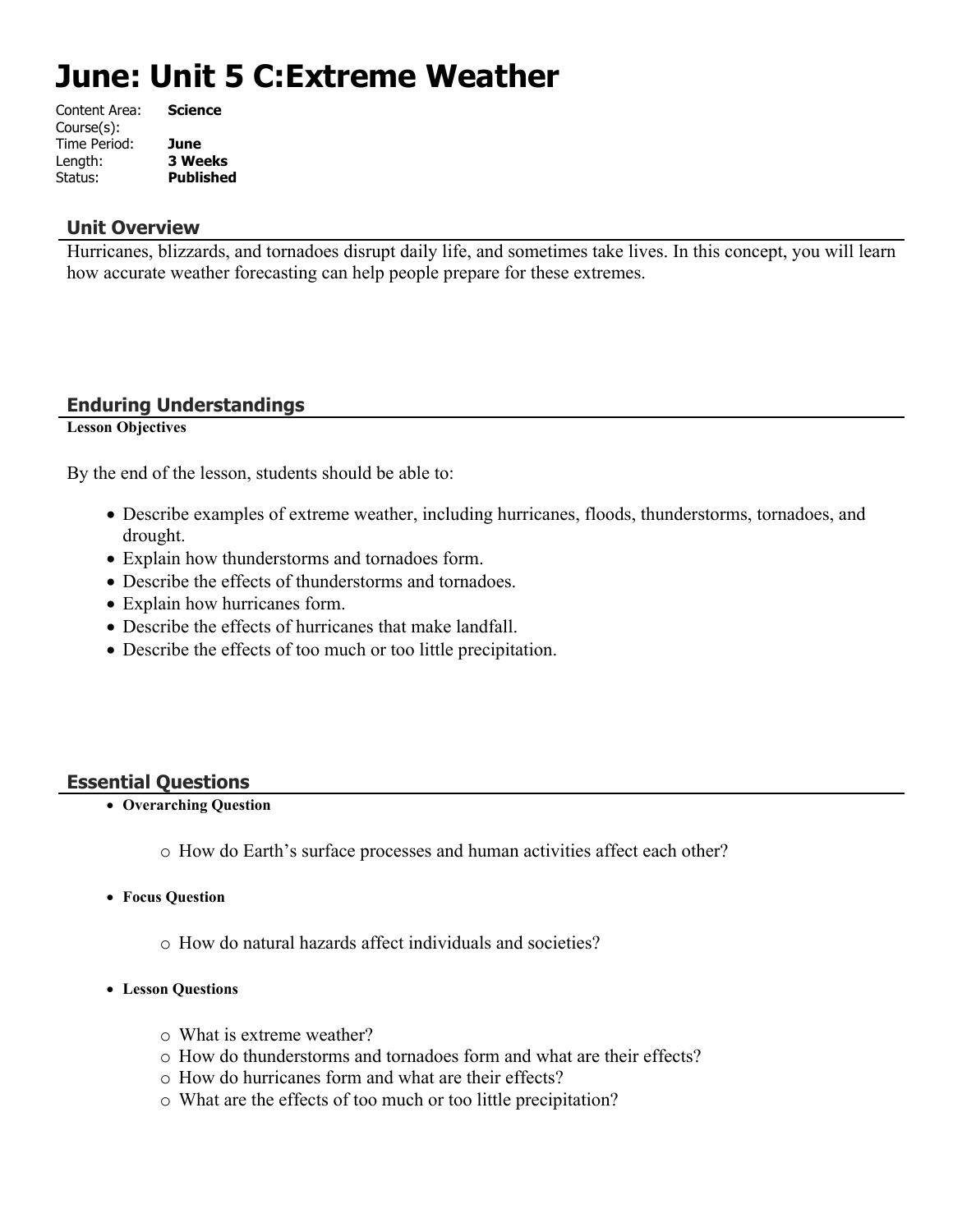- **Can You Explain?**
	- o What conditions create storms such as tornadoes and hurricanes, and what effects do these storms have?

#### **Instructional Strategies & Learning Activities [The Five Es](https://app.discoveryeducation.com/learn/techbook/units/2fa811d9-aafb-44e5-be32-68c440cbb155/concepts/adaf3c0f-d80d-4a54-9b99-1c19b26dc763/lesson/sections/9d34786f-7458-4667-b965-adb4775dcd62)**

• [The Five E Instructional Model](https://app.discoveryeducation.com/learn/techbook/units/2fa811d9-aafb-44e5-be32-68c440cbb155/concepts/adaf3c0f-d80d-4a54-9b99-1c19b26dc763/lesson/sections/9d34786f-7458-4667-b965-adb4775dcd62#cffefbc1-3ff4-4e79-8b3c-e5ef30c7712f)

Science Techbook follows the 5E instructional model. As you plan your lesson, the provided Model Lesson includes strategies for each of the 5Es.

• [Engage \(45–90 minutes\)](https://app.discoveryeducation.com/learn/techbook/units/2fa811d9-aafb-44e5-be32-68c440cbb155/concepts/adaf3c0f-d80d-4a54-9b99-1c19b26dc763/lesson/sections/9d34786f-7458-4667-b965-adb4775dcd62#b3412d18-2323-432e-a83b-1eb8d9e5cfdd)

Students are presented with the phenomena of extreme weather, such as thunderstorms, tornadoes, and hurricanes. Students begin to formulate ideas around the Can You Explain? (CYE) question.

• [Explore \(135 minutes\)](https://app.discoveryeducation.com/learn/techbook/units/2fa811d9-aafb-44e5-be32-68c440cbb155/concepts/adaf3c0f-d80d-4a54-9b99-1c19b26dc763/lesson/sections/9d34786f-7458-4667-b965-adb4775dcd62#3d628e9a-d569-46bb-a859-66af27d6ad60)

Students investigate questions about the causes and effects of extreme weather. Students interact with media assets, analyze weather data, and complete an Exploration about how hurricanes form.

• [Explain \(45–90 minutes\)](https://app.discoveryeducation.com/learn/techbook/units/2fa811d9-aafb-44e5-be32-68c440cbb155/concepts/adaf3c0f-d80d-4a54-9b99-1c19b26dc763/lesson/sections/9d34786f-7458-4667-b965-adb4775dcd62#d0e5091c-5239-426d-8bff-2ef98edfe9ae)

Students construct scientific explanations to the CYE question by including evidence of howstorms such as hurricanes and tornadoes are formed and the effects these storms have.

• [Elaborate with STEM \(45–135 minutes\)](https://app.discoveryeducation.com/learn/techbook/units/2fa811d9-aafb-44e5-be32-68c440cbb155/concepts/adaf3c0f-d80d-4a54-9b99-1c19b26dc763/lesson/sections/9d34786f-7458-4667-b965-adb4775dcd62#e2de34cb-4783-418e-a179-5c25a88bd416)

Students apply their understanding of extreme weather as they learn about careers in storm rescue, investigate flooding, and consider the technology that helps scientists predict and track hurricanes.

• [Evaluate \(45–90 minutes\)](https://app.discoveryeducation.com/learn/techbook/units/2fa811d9-aafb-44e5-be32-68c440cbb155/concepts/adaf3c0f-d80d-4a54-9b99-1c19b26dc763/lesson/sections/9d34786f-7458-4667-b965-adb4775dcd62#8619fb79-7045-447b-97a7-1a19e78b8496)

Students are evaluated on the state science standards, as well as Standards in ELA/Literacy and Standards in Math standards, using Board Builder and the provided concept summative assessments.

# **Integration of Career Readiness, Life Literacies and Key Skills**

Students will learn about careers in storm rescue.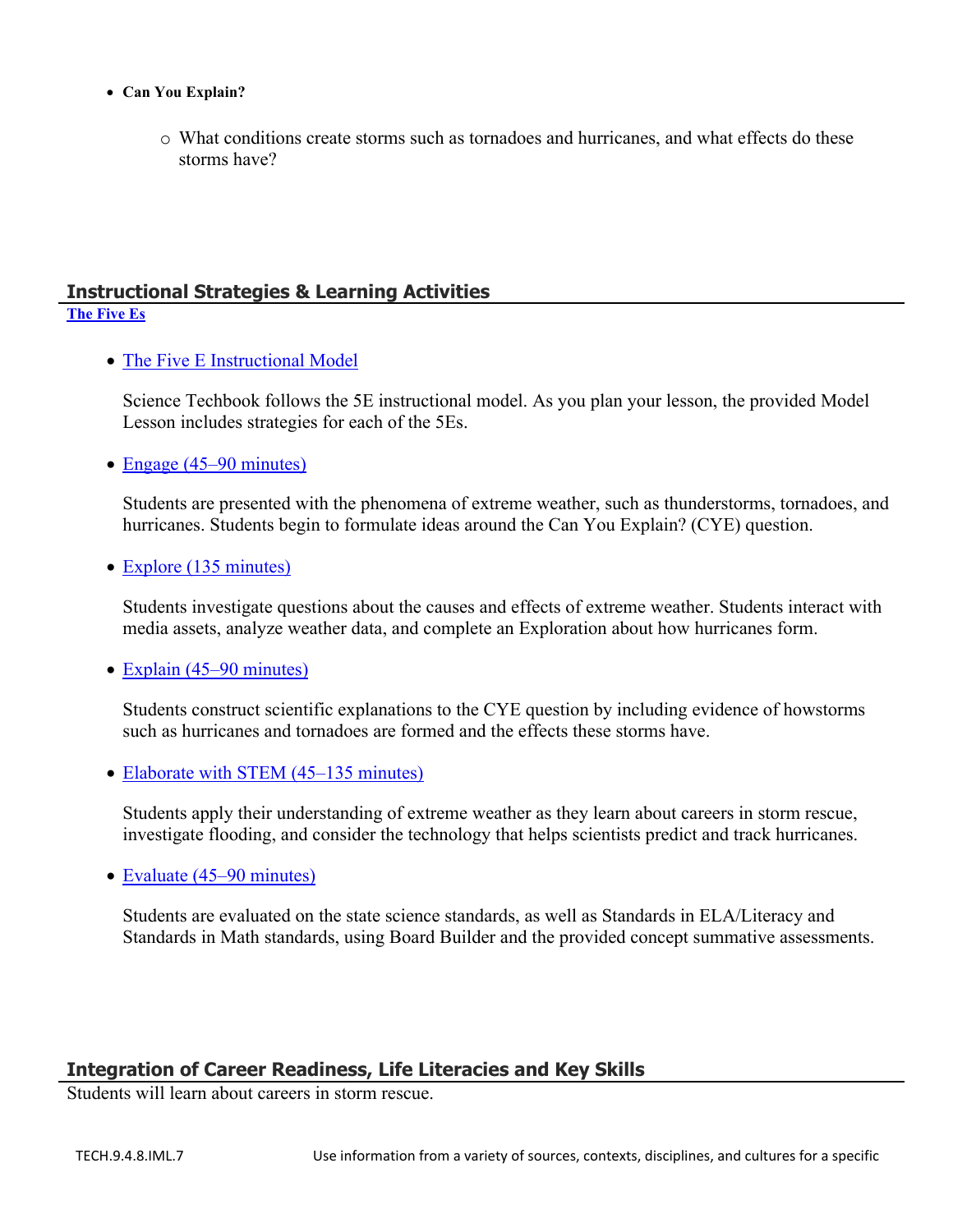|                        | purpose (e.g., 1.2.8.C2a, 1.4.8.CR2a, 2.1.8.CHSS/IV.8.AI.1, W.5.8, 6.1.8.GeoSV.3.a,<br>6.1.8. Civics DP. 4.b, 7.1. NH. IPRET. 8).                                                                                                                                                |
|------------------------|----------------------------------------------------------------------------------------------------------------------------------------------------------------------------------------------------------------------------------------------------------------------------------|
| TECH.9.4.8.CI.4        | Explore the role of creativity and innovation in career pathways and industries.                                                                                                                                                                                                 |
| <b>CRP.K-12.CRP5</b>   | Consider the environmental, social and economic impacts of decisions.                                                                                                                                                                                                            |
| TECH.9.4.8.IML.8       | Apply deliberate and thoughtful search strategies to access high-quality information on<br>climate change (e.g., 1.1.8.C1b).                                                                                                                                                     |
| TECH.9.4.8.CT.1        | Evaluate diverse solutions proposed by a variety of individuals, organizations, and/or<br>agencies to a local or global problem, such as climate change, and use critical thinking<br>skills to predict which one(s) are likely to be effective (e.g., MS-ETS1-2).               |
| TECH.9.4.8.GCA.2       | Demonstrate openness to diverse ideas and perspectives through active discussions to<br>achieve a group goal.                                                                                                                                                                    |
| CRP.K-12.CRP11         | Use technology to enhance productivity.                                                                                                                                                                                                                                          |
| TECH.9.4.8.CT.2        | Develop multiple solutions to a problem and evaluate short- and long-term effects to<br>determine the most plausible option (e.g., MS-ETS1-4, 6.1.8.CivicsDP.1).                                                                                                                 |
| CRP.K-12.CRP4          | Communicate clearly and effectively and with reason.                                                                                                                                                                                                                             |
|                        | An individual's strengths, lifestyle goals, choices, and interests affect employment and<br>income.                                                                                                                                                                              |
| CAEP.9.2.8.B.4         | Evaluate how traditional and nontraditional careers have evolved regionally, nationally,<br>and globally.                                                                                                                                                                        |
| TECH.9.4.8.CT.3        | Compare past problem-solving solutions to local, national, or global issues and analyze the<br>factors that led to a positive or negative outcome.                                                                                                                               |
| TECH.9.4.8.IML.1       | Critically curate multiple resources to assess the credibility of sources when searching for<br>information.                                                                                                                                                                     |
| TECH.9.4.8.IML.5       | Analyze and interpret local or public data sets to summarize and effectively communicate<br>the data.                                                                                                                                                                            |
| TECH.9.4.8.CI.3        | Examine challenges that may exist in the adoption of new ideas (e.g., 2.1.8.SSH,<br>6.1.8. Civics PD. 2).                                                                                                                                                                        |
| TECH.9.4.8.TL.2        | Gather data and digitally represent information to communicate a real-world problem<br>(e.g., MS-ESS3-4, 6.1.8.EconET.1, 6.1.8.CivicsPR.4).                                                                                                                                      |
| TECH.9.4.8.TL.5        | Compare the process and effectiveness of synchronous collaboration and asynchronous<br>collaboration.                                                                                                                                                                            |
| CRP.K-12.CRP1          | Act as a responsible and contributing citizen and employee.                                                                                                                                                                                                                      |
| CRP.K-12.CRP6          | Demonstrate creativity and innovation.                                                                                                                                                                                                                                           |
| CRP.K-12.CRP10         | Plan education and career paths aligned to personal goals.                                                                                                                                                                                                                       |
| CRP.K-12.CRP12         | Work productively in teams while using cultural global competence.                                                                                                                                                                                                               |
| CRP.K-12.CRP9          | Model integrity, ethical leadership and effective management.                                                                                                                                                                                                                    |
| CRP.K-12.CRP8          | Utilize critical thinking to make sense of problems and persevere in solving them.                                                                                                                                                                                               |
| CRP.K-12.CRP7          | Employ valid and reliable research strategies.                                                                                                                                                                                                                                   |
| TECH.9.4.8.TL.3        | Select appropriate tools to organize and present information digitally.                                                                                                                                                                                                          |
| TECH.9.4.8.Cl.1        | Assess data gathered on varying perspectives on causes of climate change (e.g., cross-<br>cultural, gender-specific, generational), and determine how the data can best be used to<br>design multiple potential solutions (e.g., RI.7.9, 6.SP.B.5, 7.1.NH.IPERS.6, 8.2.8.ETW.4). |
| 6-8.MS-ESS2-4.ESS2.C.1 | Water continually cycles among land, ocean, and atmosphere via transpiration,<br>evaporation, condensation and crystallization, and precipitation, as well as downhill flows<br>on land.                                                                                         |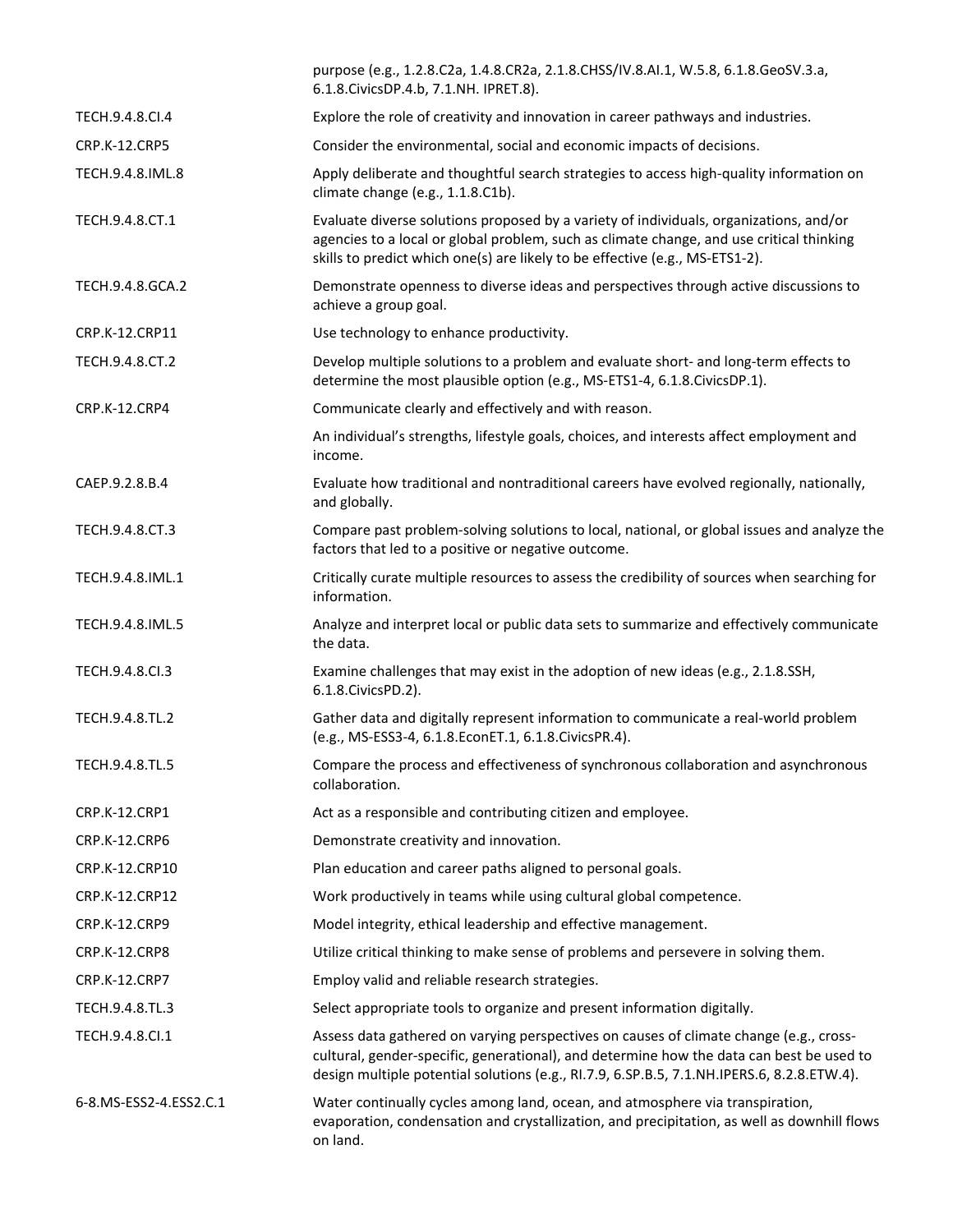| 6-8.MS-ESS2-4.ESS2.C.2 | Global movements of water and its changes in form are propelled by sunlight and gravity.                                                                                                                                                                                                                                                                                                                                                                                                                                                                              |
|------------------------|-----------------------------------------------------------------------------------------------------------------------------------------------------------------------------------------------------------------------------------------------------------------------------------------------------------------------------------------------------------------------------------------------------------------------------------------------------------------------------------------------------------------------------------------------------------------------|
| 6-8.MS-ESS2-5          | Collect data to provide evidence for how the motions and complex interactions of air<br>masses result in changes in weather conditions.                                                                                                                                                                                                                                                                                                                                                                                                                               |
|                        | Emphasis is on how air masses flow from regions of high pressure to low pressure, causing<br>weather (defined by temperature, pressure, humidity, precipitation, and wind) at a fixed<br>location to change over time, and how sudden changes in weather can result when<br>different air masses collide. Emphasis is on how weather can be predicted within<br>probabilistic ranges. Examples of data can be provided to students (such as weather maps,<br>diagrams, and visualizations) or obtained through laboratory experiments (such as with<br>condensation). |
| 6-8.MS-ESS2-6.ESS2.D.1 | Weather and climate are influenced by interactions involving sunlight, the ocean, the<br>atmosphere, ice, landforms, and living things. These interactions vary with latitude,<br>altitude, and local and regional geography, all of which can affect oceanic and atmospheric<br>flow patterns.                                                                                                                                                                                                                                                                       |
| 6-8.MS-ESS2-6.ESS2.D.2 | The ocean exerts a major influence on weather and climate by absorbing energy from the<br>sun, releasing it over time, and globally redistributing it through ocean currents.                                                                                                                                                                                                                                                                                                                                                                                         |
|                        | Examples of the design process include examining human environmental impacts,<br>assessing the kinds of solutions that are feasible, and designing and evaluating solutions<br>that could reduce that impact. Examples of human impacts can include water usage (such<br>as the withdrawal of water from streams and aquifers or the construction of dams and<br>levees), land usage (such as urban development, agriculture, or the removal of wetlands),<br>and pollution (such as of the air, water, or land).                                                     |
| 6-8.MS-ESS3-3.ESS3.C.1 | Human activities have significantly altered the biosphere, sometimes damaging or<br>destroying natural habitats and causing the extinction of other species. But changes to<br>Earth's environments can have different impacts (negative and positive) for different living<br>things.                                                                                                                                                                                                                                                                                |
|                        | Examples of factors include human activities (such as fossil fuel combustion, cement<br>production, and agricultural activity) and natural processes (such as changes in incoming<br>solar radiation or volcanic activity). Examples of evidence can include tables, graphs, and<br>maps of global and regional temperatures, atmospheric levels of gases such as carbon<br>dioxide and methane, and the rates of human activities. Emphasis is on the major role that<br>human activities play in causing the rise in global temperatures.                           |
| 6-8.MS-ESS3-5.ESS3.D.1 | Human activities, such as the release of greenhouse gases from burning fossil fuels, are<br>major factors in the current rise in Earth's mean surface temperature (global warming).<br>Reducing the level of climate change and reducing human vulnerability to whatever<br>climate changes do occur depend on the understanding of climate science, engineering<br>capabilities, and other kinds of knowledge, such as understanding of human behavior and<br>on applying that knowledge wisely in decisions and activities.                                         |
| 6-8.MS-ESS3-5.7.1      | Stability might be disturbed either by sudden events or gradual changes that accumulate<br>over time.                                                                                                                                                                                                                                                                                                                                                                                                                                                                 |
| CAEP.9.2.8.B.1         | Research careers within the 16 Career Clusters ® and determine attributes of career<br>success.                                                                                                                                                                                                                                                                                                                                                                                                                                                                       |

# **Technolgy and Design Integration**

Technology is fully integrated with the Discovery Techbook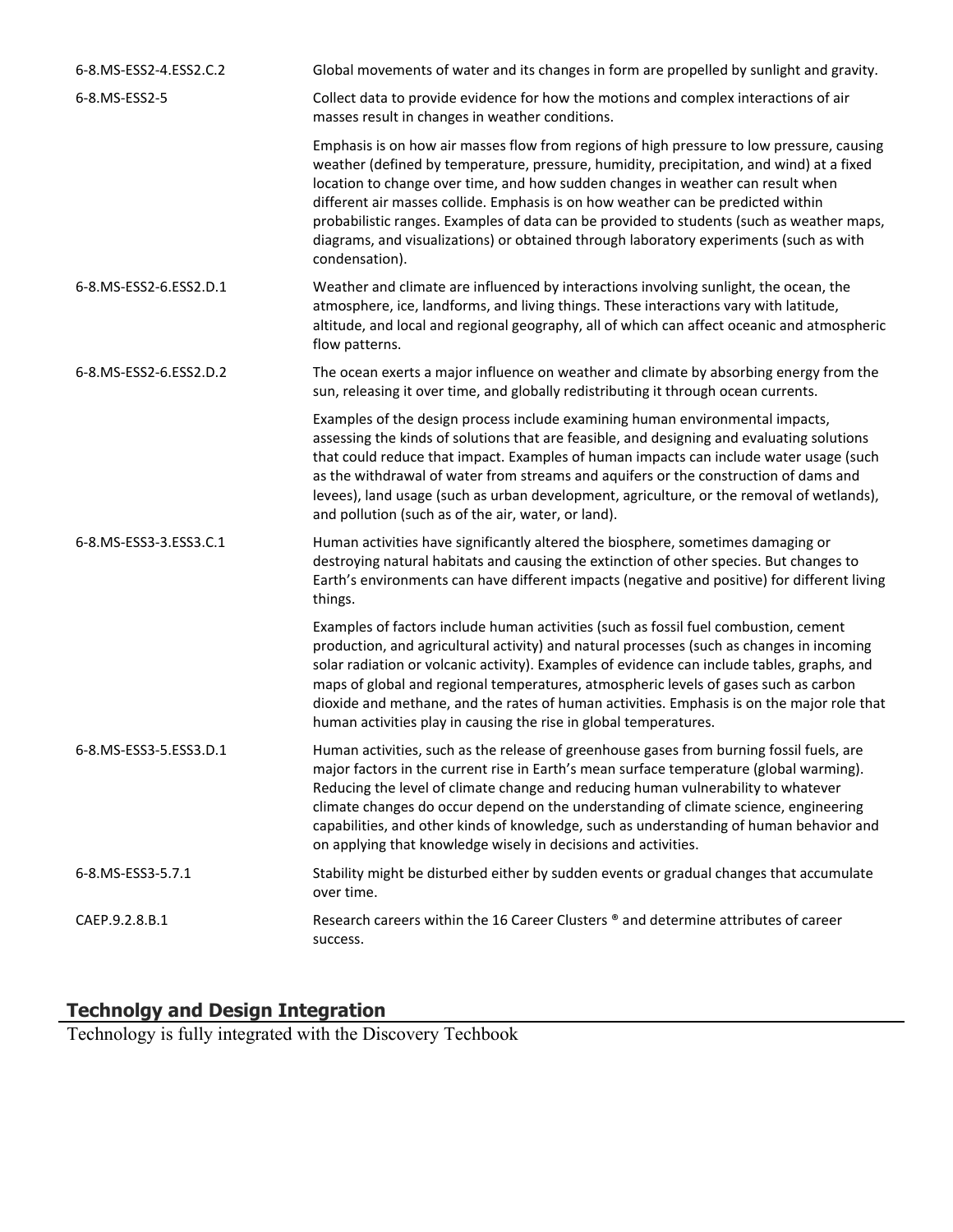# **Interdisciplinary Connections**

| LA.RI.6.10    | By the end of the year read and comprehend literary nonfiction at grade level text-<br>complexity or above, with scaffolding as needed.                                                                                                                                                                                                                                                            |
|---------------|----------------------------------------------------------------------------------------------------------------------------------------------------------------------------------------------------------------------------------------------------------------------------------------------------------------------------------------------------------------------------------------------------|
| LA.WHST.6-8.1 | Write arguments focused on discipline-specific content.                                                                                                                                                                                                                                                                                                                                            |
| LA.WHST.6-8.8 | Gather relevant information from multiple print and digital sources, using search terms<br>effectively; assess the credibility and accuracy of each source; and quote or paraphrase<br>the data and conclusions of others while avoiding plagiarism and following a standard<br>format for citation.                                                                                               |
| LA.WHST.6-8.2 | Write informative/explanatory texts, including the narration of historical events, scientific<br>procedures/experiments, or technical processes.                                                                                                                                                                                                                                                   |
| LA.W.6.1      | Write arguments to support claims with clear reasons and relevant evidence.                                                                                                                                                                                                                                                                                                                        |
| MA.6.NS.C.5   | Understand that positive and negative numbers are used together to describe quantities<br>having opposite directions or values (e.g., temperature above/below zero, elevation<br>above/below sea level, credits/debits, positive/negative electric charge); use positive and<br>negative numbers to represent quantities in real-world contexts, explaining the meaning<br>of 0 in each situation. |
| LA.RST.6-8.1  | Cite specific textual evidence to support analysis of science and technical texts.                                                                                                                                                                                                                                                                                                                 |
| LA.W.6.2      | Write informative/explanatory texts to examine a topic and convey ideas, concepts, and<br>information through the selection, organization, and analysis of relevant content.                                                                                                                                                                                                                       |
| LA.RST.6-8.2  | Determine the central ideas or conclusions of a text; provide an accurate summary of the<br>text distinct from prior knowledge or opinions.                                                                                                                                                                                                                                                        |
| LA.RST.6-8.3  | Follow precisely a multistep procedure when carrying out experiments, taking<br>measurements, or performing technical tasks.                                                                                                                                                                                                                                                                       |
| LA.RI.6.4     | Determine the meaning of words and phrases as they are used in a text, including<br>figurative, connotative, and technical meanings.                                                                                                                                                                                                                                                               |
| LA.RST.6-8.9  | Compare and contrast the information gained from experiments, simulations, video, or<br>multimedia sources with that gained from reading a text on the same topic.                                                                                                                                                                                                                                 |
| LA.RI.6.7     | Integrate information presented in different media or formats (e.g., visually,<br>quantitatively) as well as in words to develop a coherent understanding of a topic or issue.                                                                                                                                                                                                                     |
| LA.RI.6.1     | Cite textual evidence and make relevant connections to support analysis of what the text<br>says explicitly as well as inferences drawn from the text.                                                                                                                                                                                                                                             |

# **Differentiation**

| <b>Struggling Students</b>                                                                                                                                                                                                                                                                                                                                                                | <b>ELL</b>                                                                                                                                                                                                                                                                                                                                                                                                                                  | <b>Accelerated Students</b>                                                                                                                                                                           |
|-------------------------------------------------------------------------------------------------------------------------------------------------------------------------------------------------------------------------------------------------------------------------------------------------------------------------------------------------------------------------------------------|---------------------------------------------------------------------------------------------------------------------------------------------------------------------------------------------------------------------------------------------------------------------------------------------------------------------------------------------------------------------------------------------------------------------------------------------|-------------------------------------------------------------------------------------------------------------------------------------------------------------------------------------------------------|
| 1. Read the reading passage Tale<br>of a Twister together as a class,<br>stopping after key passages to<br>check for understanding and<br>clarify important information.<br>2. Students who have never<br>experienced drought or<br>blizzards may struggle with<br>understanding the impact of<br>these weather events. Have<br>students explore additional<br>media resources to improve | 1. Enhance Spanish-speaking students'<br>understanding by pointing out the<br>English/Spanish cognates in this<br>concept: hurricane/el huracán and<br>tornado/el tornado.<br>2. After completing the Brief<br><b>Constructed Response Extreme</b><br>Weather, students can work with a<br>partner to review each other's<br>responses. Student pairs should check<br>the accuracy of each answer by<br>finding the relevant support in the | 1. Challenge<br>students to<br>compare and<br>contrast the<br>source of energy<br>and major<br>source of<br>damage from<br>hurricanes and<br>tornadoes.<br>2. Challenge<br>students to<br>explain why |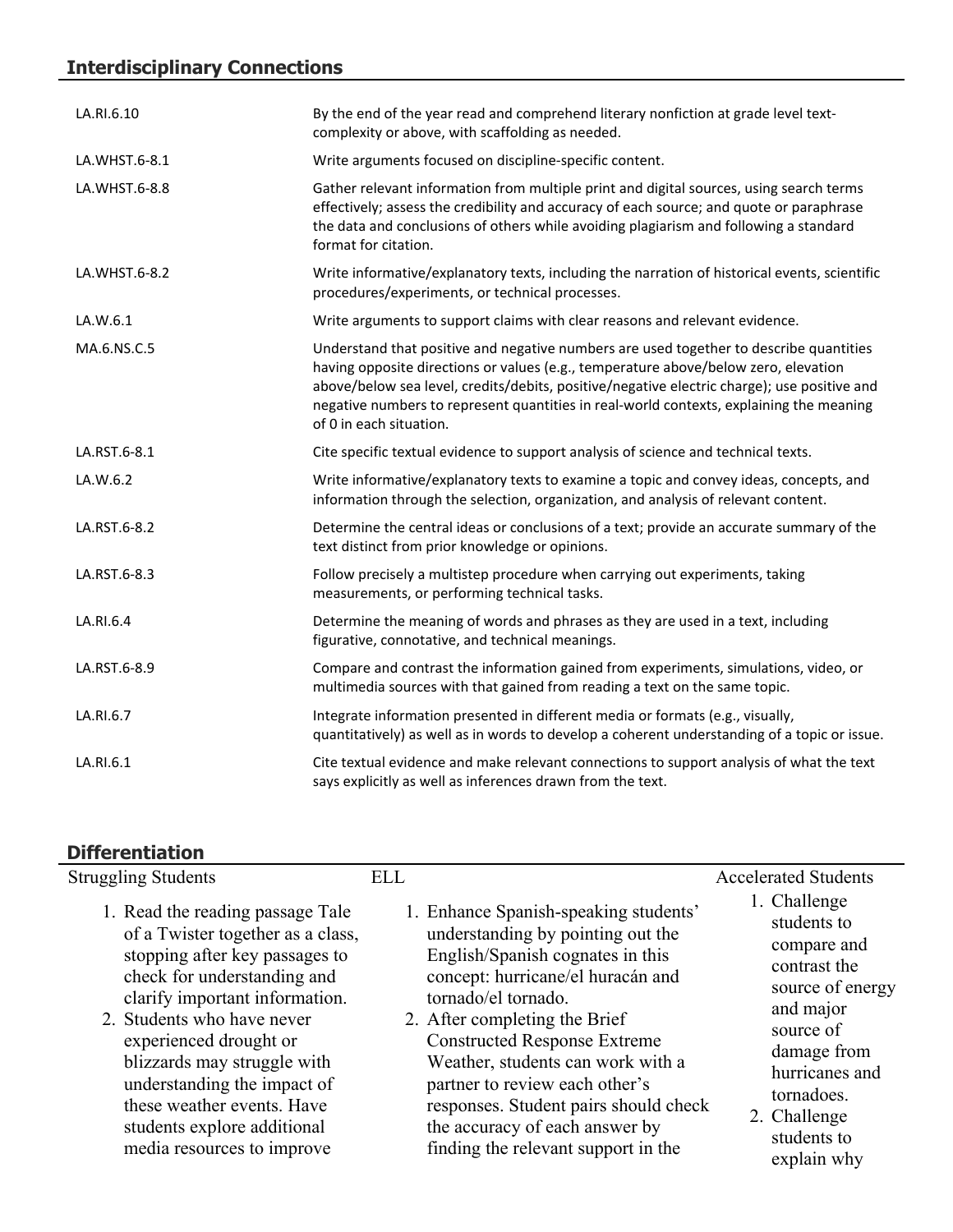form in the center of the United States.

Additional notes:

[Differentiation in science](http://www.brighthubeducation.com/teaching-gifted-students/65181-differentiation-techniques-and-activities-in-the-classroom-for-gifted-students/) can be accomplished in several ways. Once you have given a pre-test to students, you know what information has already been mastered and what they still need to work on. Next, you design activities, discussions, lectures, and so on to teach information to students. The best way is to have two or three groups of students divided by ability level.

While you are instructing one group, the other groups are working on activities to further their knowledge of the concepts. For example, while you are helping one group learn the planet names in order, another group is researching climate, size, and distance from the moon of each planet. Then the groups switch, and you instruct the second group on another objective from the space unit. The first group practices writing the order of the planets and drawing a diagram of them.

Here are some ideas for the classroom when you are using differentiation in science:

- Create a tic-tac-toe board that lists different activities at different ability levels. When students aren't involved in direct instruction with you, they can work on activities from their tic-tac-toe board. These boards have nine squares, like a tic-tac-toe board; and each square lists an activity that corresponds with the science unit. For example, one solar system activity for advanced science students might be to create a power point presentation about eclipses. For beginning students, an activity might be to make a poster for one of the planets and include important data such as size, order from the sun, whether it has moons, and so on.
- Find websites on the current science unit that students can explore on their own.
- Allow students to work in small groups to create a project throughout the entire unit. For example, one group might create a solar system model to scale. Another group might write a play about the solar system. This is an activity these groups can work on while they are not working directly with you.

Differentiation in science gets students excited to learn because it challenges them to expand their knowledge and skills, instead of teaching the whole group concepts they have already mastered.

# **Modifications & Accommodations**

Refer to QSAC EXCEL SMALL SPED ACCOMMOCATIONS spreadsheet in this discipline.

# **Modifications and Accommodations used in this unit:**

IEP and 504 Accommodations will be utilized.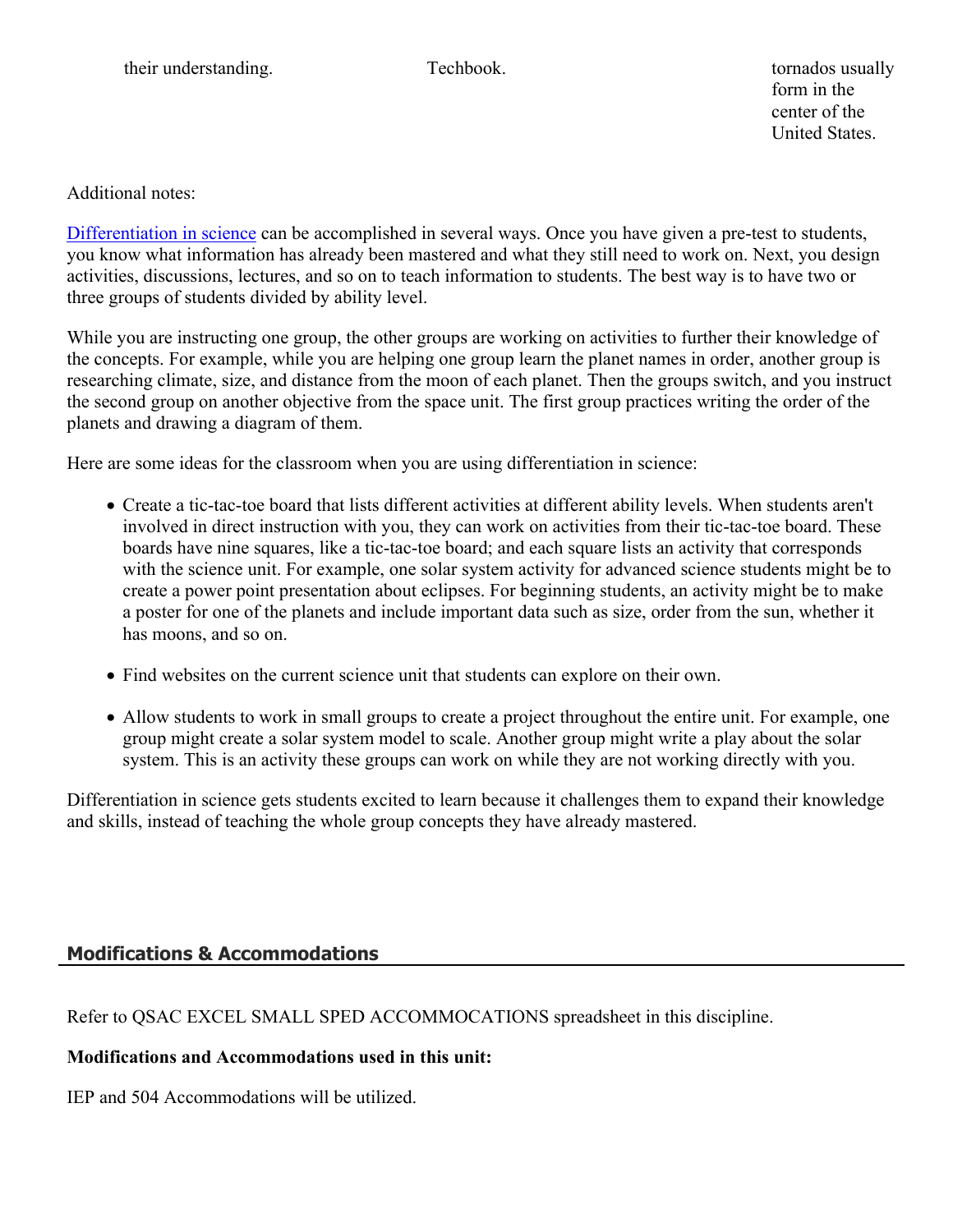#### **Formative Assessments**

Assessment allows both instructor and student to monitor progress towards achieving learning objectives, and can be approached in a variety of ways. **Formative assessment** refers to tools that identify misconceptions, struggles, and learning gaps along the way and assess how to close those gaps. It includes effective tools for helping to shape learning, and can even bolster students' abilities to take ownership of their learning when they understand that the goal is to improve learning, not apply final marks (Trumbull and Lash, 2013). It can include students assessing themselves, peers, or even the instructor, through writing, quizzes, conversation, and more. In short, formative assessment occurs throughout a class or course, and seeks to improve student achievement of learning objectives through approaches that can support specific student needs (Theal and Franklin, 2010, p. 151).

#### **Formative Assessments used in this unit:**

Assessments are located in Techbook links above.

# **Summative Assessments**

**Summative assessments** evaluate student learning, knowledge, proficiency, or success at the conclusion of an instructional period, like a unit, course, or program. Summative assessments are almost always formally graded and often heavily weighted (though they do not need to be). Summative assessment can be used to great effect in conjunction and alignment with formative assessment, and instructors can consider a variety of ways to combine these approaches.

#### **Summative assessments for this unit:**

Assessments are located in Techbook links above.

### **Instructional Materials**

Discivery Techbook and lab materials as required.

### **Standards**

SCI.MS-ESS2-1 Develop a model to describe the cycling of Earth's materials and the flow of energy that drives this process.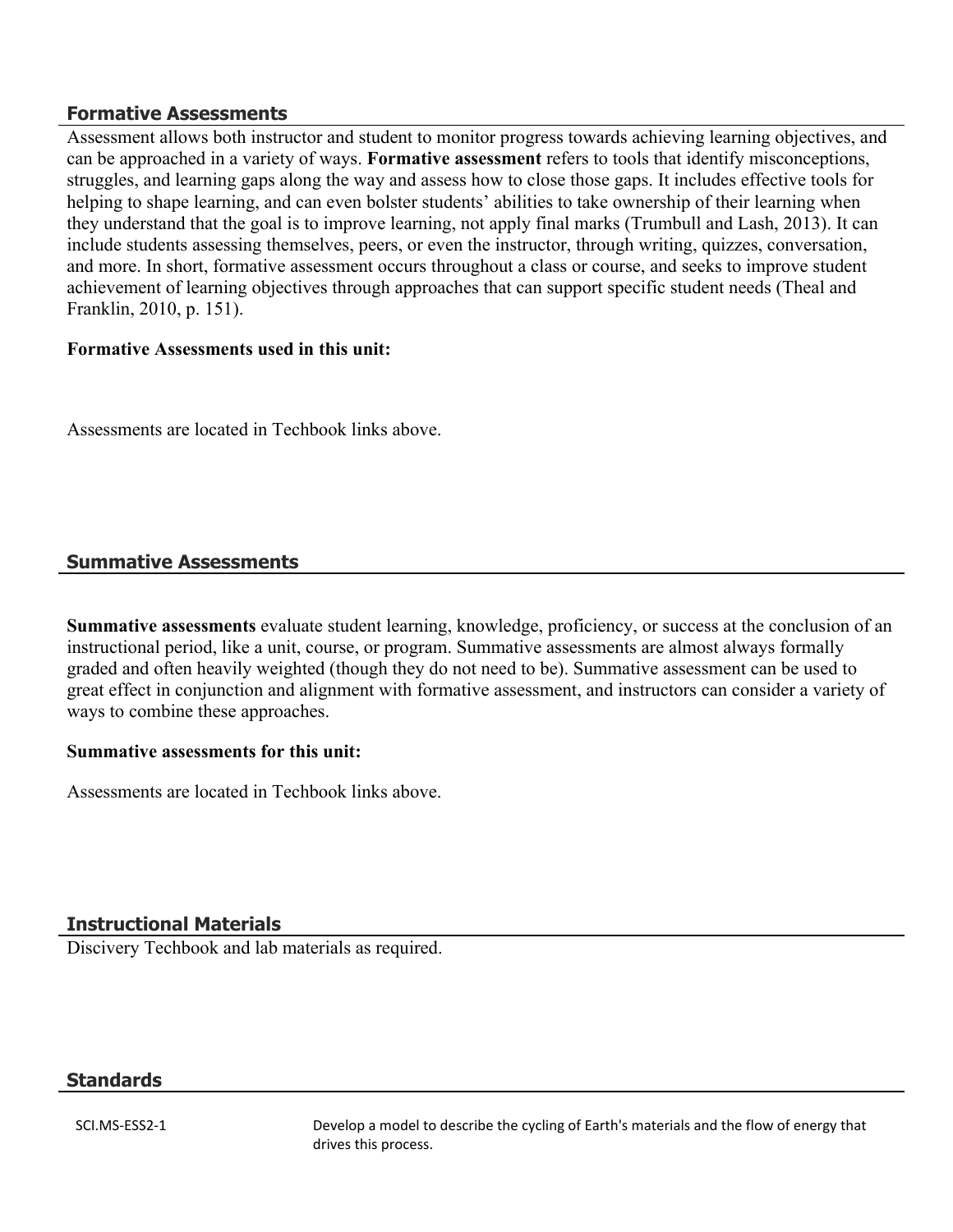|               | Emphasis is on how air masses flow from regions of high pressure to low pressure, causing<br>weather (defined by temperature, pressure, humidity, precipitation, and wind) at a fixed<br>location to change over time, and how sudden changes in weather can result when<br>different air masses collide. Emphasis is on how weather can be predicted within<br>probabilistic ranges. Examples of data can be provided to students (such as weather maps,<br>diagrams, and visualizations) or obtained through laboratory experiments (such as with<br>condensation).                                                                                                                                                                                                                                                                           |
|---------------|-------------------------------------------------------------------------------------------------------------------------------------------------------------------------------------------------------------------------------------------------------------------------------------------------------------------------------------------------------------------------------------------------------------------------------------------------------------------------------------------------------------------------------------------------------------------------------------------------------------------------------------------------------------------------------------------------------------------------------------------------------------------------------------------------------------------------------------------------|
| SCI.MS-ESS2-6 | Develop and use a model to describe how unequal heating and rotation of the Earth cause<br>patterns of atmospheric and oceanic circulation that determine regional climates.                                                                                                                                                                                                                                                                                                                                                                                                                                                                                                                                                                                                                                                                    |
| SCI.MS-ESS2-2 | Construct an explanation based on evidence for how geoscience processes have changed<br>Earth's surface at varying time and spatial scales.                                                                                                                                                                                                                                                                                                                                                                                                                                                                                                                                                                                                                                                                                                     |
|               | Planning and Carrying Out Investigations                                                                                                                                                                                                                                                                                                                                                                                                                                                                                                                                                                                                                                                                                                                                                                                                        |
|               | Cause and Effect                                                                                                                                                                                                                                                                                                                                                                                                                                                                                                                                                                                                                                                                                                                                                                                                                                |
| SCI.MS.ESS2.D | <b>Weather and Climate</b>                                                                                                                                                                                                                                                                                                                                                                                                                                                                                                                                                                                                                                                                                                                                                                                                                      |
|               | Emphasis is on how some natural hazards, such as volcanic eruptions and severe weather,<br>are preceded by phenomena that allow for reliable predictions, but others, such as<br>earthquakes, occur suddenly and with no notice, and thus are not yet predictable.<br>Examples of natural hazards can be taken from interior processes (such as earthquakes<br>and volcanic eruptions), surface processes (such as mass wasting and tsunamis), or severe<br>weather events (such as hurricanes, tornadoes, and floods). Examples of data can include<br>the locations, magnitudes, and frequencies of the natural hazards. Examples of<br>technologies can be global (such as satellite systems to monitor hurricanes or forest fires)<br>or local (such as building basements in tornado-prone regions or reservoirs to mitigate<br>droughts). |
|               | Emphasis is on the processes of melting, crystallization, weathering, deformation, and<br>sedimentation, which act together to form minerals and rocks through the cycling of<br>Earth's materials.                                                                                                                                                                                                                                                                                                                                                                                                                                                                                                                                                                                                                                             |
|               | Water's movements-both on the land and underground-cause weathering and erosion,<br>which change the land's surface features and create underground formations.                                                                                                                                                                                                                                                                                                                                                                                                                                                                                                                                                                                                                                                                                 |
| SCI.MS.ESS2.D | <b>Weather and Climate</b>                                                                                                                                                                                                                                                                                                                                                                                                                                                                                                                                                                                                                                                                                                                                                                                                                      |
|               | The ocean exerts a major influence on weather and climate by absorbing energy from the<br>sun, releasing it over time, and globally redistributing it through ocean currents.                                                                                                                                                                                                                                                                                                                                                                                                                                                                                                                                                                                                                                                                   |
|               | Emphasis is on how processes change Earth's surface at time and spatial scales that can be<br>large (such as slow plate motions or the uplift of large mountain ranges) or small (such as<br>rapid landslides or microscopic geochemical reactions), and how many geoscience<br>processes (such as earthquakes, volcanoes, and meteor impacts) usually behave gradually<br>but are punctuated by catastrophic events. Examples of geoscience processes include<br>surface weathering and deposition by the movements of water, ice, and wind. Emphasis is<br>on geoscience processes that shape local geographic features, where appropriate.                                                                                                                                                                                                   |
| SCI.MS-ESS3-2 | Analyze and interpret data on natural hazards to forecast future catastrophic events and<br>inform the development of technologies to mitigate their effects.                                                                                                                                                                                                                                                                                                                                                                                                                                                                                                                                                                                                                                                                                   |
|               | Emphasis is on how these resources are limited and typically non-renewable, and how<br>their distributions are significantly changing as a result of removal by humans. Examples of<br>uneven distributions of resources as a result of past processes include but are not limited<br>to petroleum (locations of the burial of organic marine sediments and subsequent<br>geologic traps), metal ores (locations of past volcanic and hydrothermal activity associated<br>with subduction zones), and soil (locations of active weathering and/or deposition of<br>rock).                                                                                                                                                                                                                                                                       |
| SCI.MS-ESS3   | Earth and Human Activity                                                                                                                                                                                                                                                                                                                                                                                                                                                                                                                                                                                                                                                                                                                                                                                                                        |
| SCI.MS-ESS2   | Earth's Systems                                                                                                                                                                                                                                                                                                                                                                                                                                                                                                                                                                                                                                                                                                                                                                                                                                 |